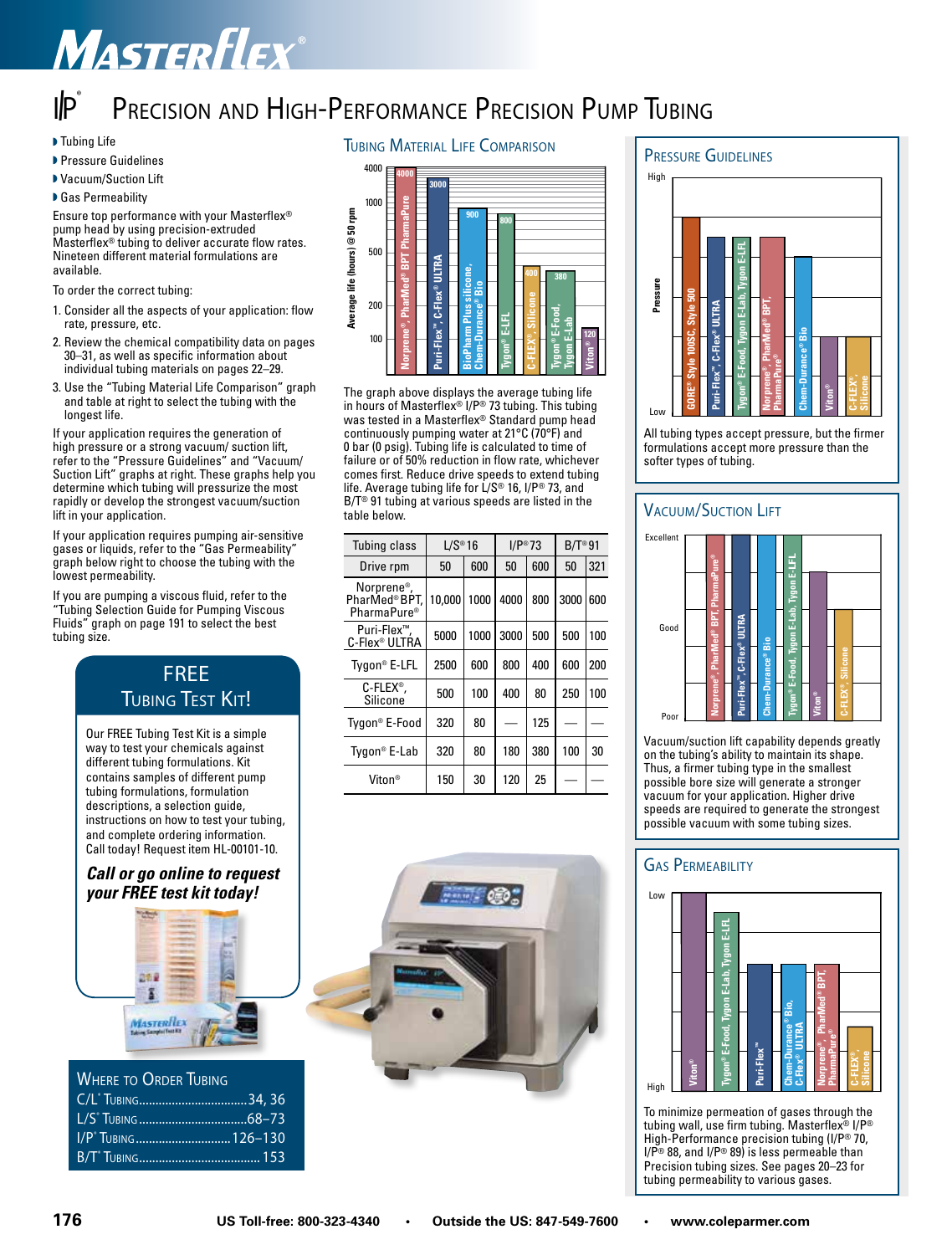## MASTERFLEX

### **TECHNICAL DATA**



### I/P® Precision Tubing **LIFE CHARACTERISTICS**

Like the L/S® tubing sizes, I/P® sizes I/P® 26, I/P® 73, I/P® 82, I/P® 70, I/P® 88, and I/P® 89 offer excellent pressure generation, suction lift, tubing life, and the ability to pump viscous fluids—all at higher flow rates. This tubing is ideal for industrial applications that require flow rates up to 19 LPM (5.0 GPM).

The graph at right shows average tubing life while pumping water through a Standard pump head at 21°C (70°F).

For example, using this graph it can be determined that the expected average life of Masterflex® I/P® 73 silicone tubing at 300 rpm is about 200 hours.



### **NOTES**

Peroxide-cured silicone tubing offers up to 40% more tubing life. Platinum-cured silicone tubing offers better chemical compatibility. Biopharm Plus silicone tubing lasts up to five times longer than other platinum silicone tubings.







### PEROXIDE-CURED SILICONE IN I/P® High-Performance Pump Head (77600-62)